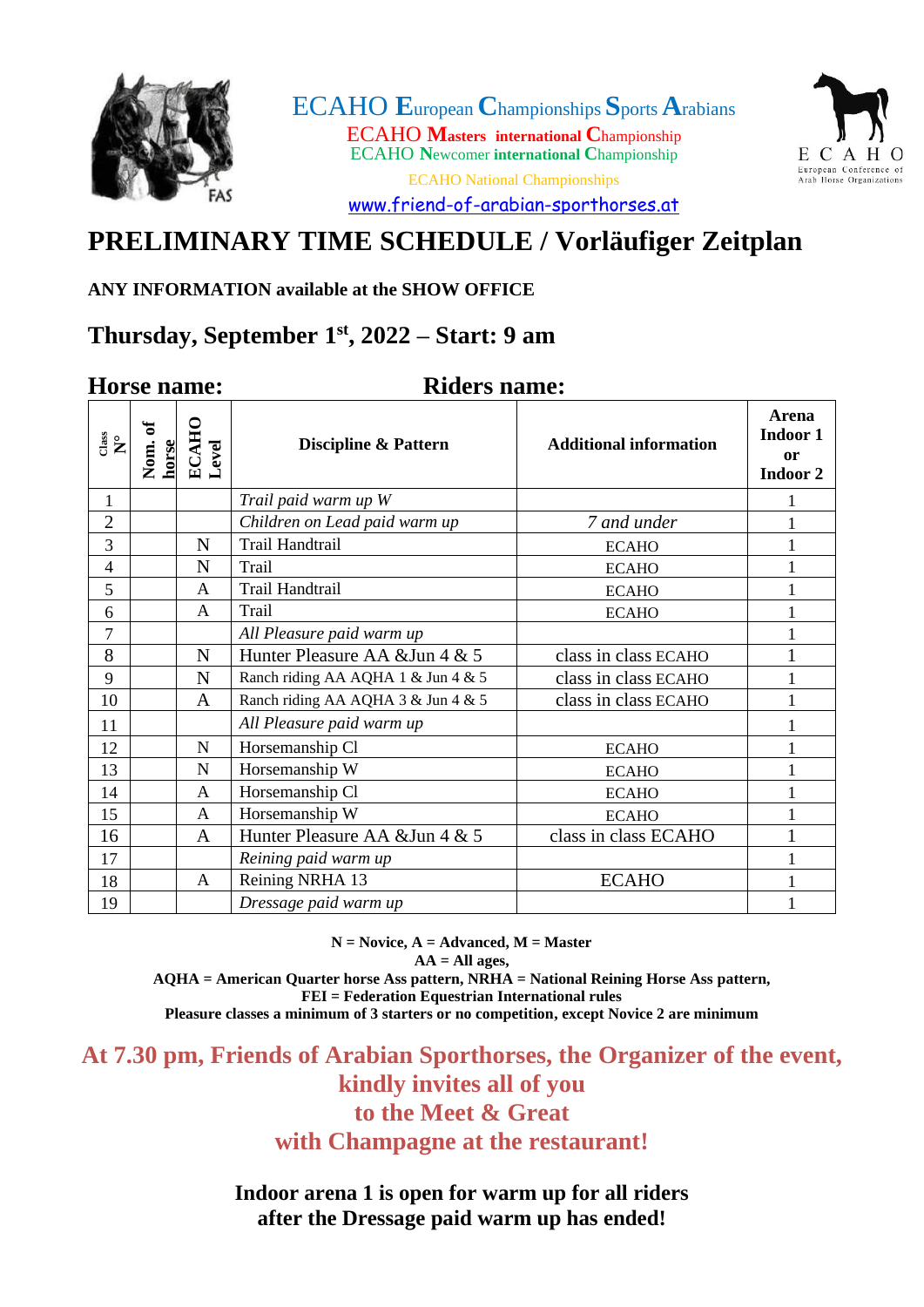# **Friday, September 2 nd, 2022 – Start: 8 am**

### ECAHO **N**ewcomer **international C**hampionship & ECAHO/EBF National Championship prizemoney

| $\overset{\text{cass}}{\mathbf{N}^{\circ}}$ | Nom. of<br>horse | <b>ECAHO</b><br>Level | <b>Discipline &amp; Pattern</b><br>or Heights                  | <b>Champion-</b><br>ships    | <b>Additional</b><br>information           | Arena<br>Indoor 1<br>or<br>Indoor 2 |
|---------------------------------------------|------------------|-----------------------|----------------------------------------------------------------|------------------------------|--------------------------------------------|-------------------------------------|
| 20                                          |                  | $\overline{N}$        | Dressage FEI Children Prelim.A (A)                             |                              | Snaffle Bit ECAHO                          | $\mathbf{1}$                        |
| 21                                          |                  | $\overline{A}$        | Dressage FEI Children Team (L)                                 |                              | Snaffle Bit ECAHO                          | $\mathbf{1}$                        |
| 22                                          |                  | M                     | <b>Dressage FEI Pony Team</b><br>Pony Mannschaft, pattern (LM) | *NC Ch<br><b>Nat. Ch EBF</b> | Double bridle or snaffle bit<br>ECAHO/*ZNS | 1                                   |
| 23                                          |                  | $\mathbf N$           | Hand Trail                                                     | VVÖ Hand Trail<br>Cup        | <b>ECAHO</b>                               | $\mathbf{1}$                        |
| 24                                          |                  | $\mathbf N$           | Trail                                                          |                              | <b>ECAHO</b>                               | $\mathbf{1}$                        |
| 25                                          |                  | A                     | Trail                                                          |                              | <b>ECAHO</b>                               | $\mathbf{1}$                        |
| 26                                          |                  | M                     | Trail W                                                        | *NC Ch                       | ECAHO/*ZNS                                 | 1                                   |
| 27                                          |                  |                       | Children on Lead                                               | 7 and under                  | <b>ECAHO</b>                               | $\mathbf{1}$                        |
| 28                                          |                  | ${\bf N}$             | Hunter Pleasure AA & Jun 4&5                                   | class in class               | <b>ECAHO</b>                               | $\mathbf{1}$                        |
| 29                                          |                  | $\mathbf N$           | Ranch Riding AA & Jun. 4&5 AQHA 6                              | class in class               | <b>ECAHO</b>                               | $\mathbf{1}$                        |
| 30                                          |                  | $\mathbf{A}$          | Hunter Pleasure AA & Jun 4 & 5                                 | class in class               | <b>ECAHO</b>                               | $\mathbf{1}$                        |
| 31                                          |                  | A                     | Reining NRHA 5                                                 |                              | <b>ECAHO</b>                               | $\mathbf{1}$                        |
| 32                                          |                  | M                     | <b>Hunter Pleasure</b>                                         | *NC Ch                       | ECAHO/*ZNS                                 | 1                                   |
| 33                                          |                  | $\overline{A}$        | Ranch Riding AA & Jun.4&5 AQHA 2                               | class in class               | <b>ECAHO</b>                               | $\mathbf{1}$                        |
| 34                                          |                  | A                     | Ladies Side Saddle W & Cl                                      |                              | <b>ECAHO</b>                               | $\mathbf{1}$                        |
| 35                                          |                  | M                     | Ladies Side Saddle W & Cl                                      | *NC Ch                       | ECAHO/*ZNS                                 | $\mathbf{1}$                        |
| 36                                          |                  | M                     | <b>Ranch Riding AQHA 4</b>                                     | *NC Ch                       | ECAHO/*ZNS                                 | 1                                   |
| 37                                          |                  | $\mathbf N$           | Classic Pleasure AA & Jun. 4&5                                 | class in class               | <b>ECAHO</b>                               | $\mathbf{1}$                        |
| 38                                          |                  | $\mathbf N$           | Western Pleasure AA & Jun. 4&5                                 | class in class               | <b>ECAHO</b>                               | $\mathbf{1}$                        |
| 39                                          |                  | A                     | Classic Pleasure AA & Jun. 4 & 5                               | class in class               | <b>ECAHO</b>                               | $\mathbf{1}$                        |
| 40                                          |                  | $\overline{A}$        | Western Pleasure AA & Jun. 4 & 5                               | class in class               | <b>ECAHO</b>                               | $\mathbf{1}$                        |
| 41                                          |                  | M                     | <b>Classic Pleasure</b>                                        | *NC Ch                       | ECAHO/*ZNS                                 | $\mathbf{1}$                        |
| 42                                          |                  | M                     | <b>Western Pleasure</b>                                        | *NC Ch                       | ECAHO/*ZNS                                 | 1                                   |
| 43                                          |                  | M                     | Reining NRHA 6                                                 | *NC Ch                       | ECAHO/*ZNS                                 | 1                                   |
| 44                                          |                  | A                     | Traditional Arabian Riding cl /w                               |                              | <b>ECAHO</b>                               | $\mathbf{1}$                        |
| 45                                          |                  | M                     | <b>Traditional Arabian Riding Classic</b>                      | *NC Ch                       | ECAHO/*ZNS                                 |                                     |
| 46                                          |                  | M                     | <b>Traditional Arabian Riding, Western</b>                     | *NC Ch                       | ECAHO/*ZNS                                 | $\overline{1}$                      |

### **Prize-Giving Ceremony for the**

ECAHO **N**ewcomer **international C**hampionships **(NC Ch) Class in class**

**ECAHO EBF National Championship 1.-3. placed Austrian horse each 200,--€ prizemoney**

\* Österreichische Meisterschaft ÖTO

**after the classes**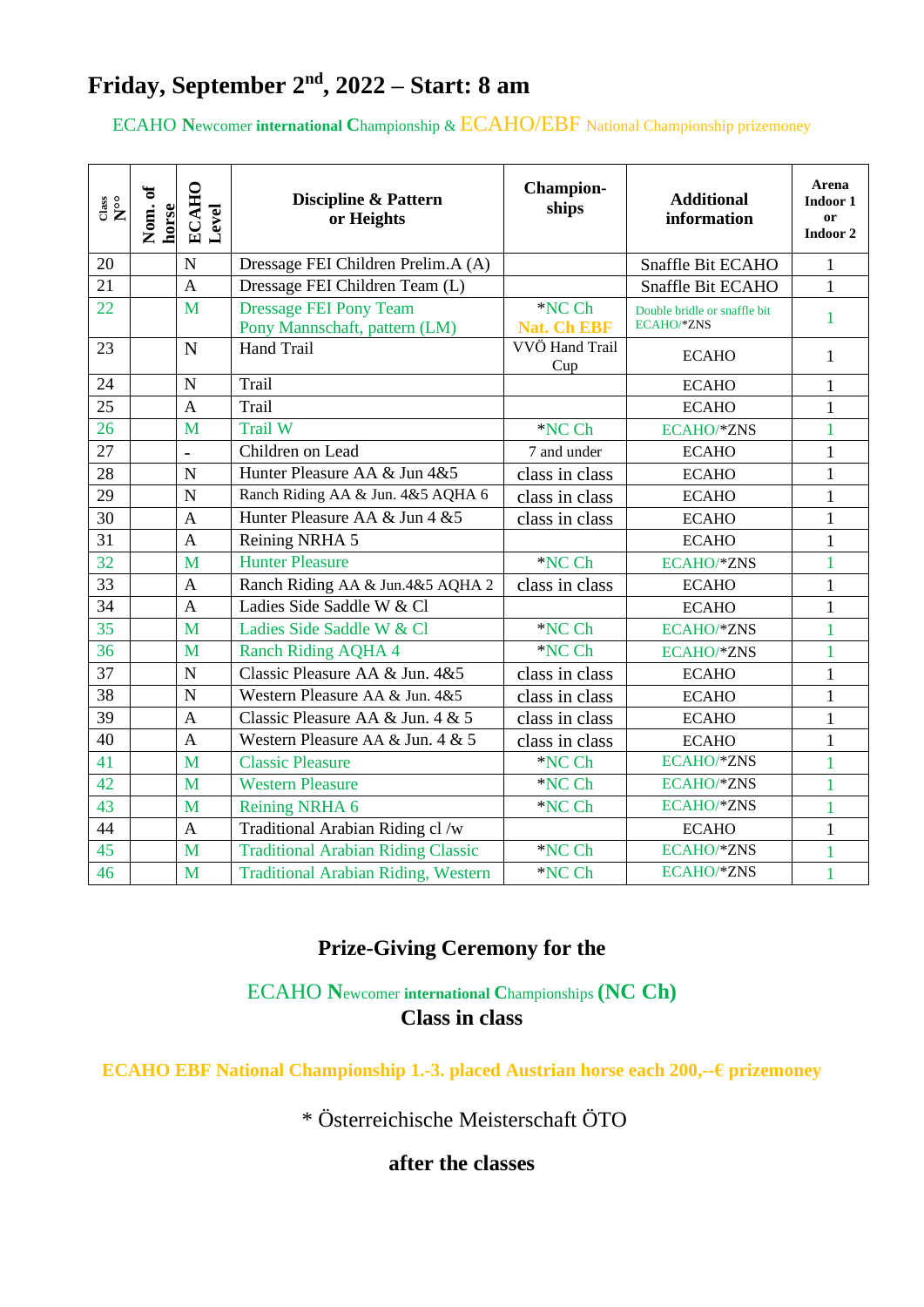# **Saturday, September 3 rd , 2022 – Start: 8 am**

ECAHO **Masters international C**hampionship & ECAHO / EBF National Championships prizemoney

| $\overset{\text{c}}{\mathbf{R}}{}^{\circ}$ | Nom. of<br>horse | ECAHO<br>Level           | <b>Discipline &amp; Pattern</b><br>or Heights              | <b>Championships</b>                  | <b>Additional</b><br>information      | Arena<br>Indoor 1<br><sub>or</sub><br>Indoor 2 |
|--------------------------------------------|------------------|--------------------------|------------------------------------------------------------|---------------------------------------|---------------------------------------|------------------------------------------------|
| 47                                         |                  | $\overline{N}$           | Dressage FEI Children Prelim. B/A                          |                                       | snaffle bit ECAHO                     | 1                                              |
| 48                                         |                  | $\mathbf{A}$             | Dressage FEI Pony Preliminary/<br>Vorbereitung (LM)        |                                       | double bridle or<br>snaffle bit ECAHO | $\mathbf{1}$                                   |
| 49                                         |                  | M                        | Dressage FEI Junior Individual/<br>FEI Junioren Einzel (M) | M Ch & E Ch<br>Mono Qualifier         | Double bridle<br>or snaffle bit ECAHO | $\mathbf{1}$                                   |
| 50                                         |                  | A                        | <b>Hand Trail</b>                                          |                                       | <b>ECAHO</b>                          | 1                                              |
| 51                                         |                  | $\mathbf{A}$             | Trail                                                      |                                       | <b>ECAHO</b>                          | 1                                              |
| 52                                         |                  | M                        | <b>Trail</b>                                               | M Ch & E Ch Mono<br>Qual. Nat.Ch EBF  | <b>ECAHO</b>                          | $\mathbf{1}$                                   |
| 53                                         |                  | $\overline{\phantom{0}}$ | Children on Lead                                           |                                       | <b>ECAHO</b>                          | $\mathbf{1}$                                   |
| 54                                         |                  | $\mathbf{A}$             | Hunter Pleasure AA & Jun. 4 & 5                            |                                       | <b>ECAHO</b>                          | 1                                              |
| 55                                         |                  | $\mathbf{A}$             | Ranch Riding AA & Jun. 4 & 5 AQHA 5                        |                                       | <b>ECAHO</b>                          | 1                                              |
| 56                                         |                  | M                        | <b>Hunter Pleasure</b>                                     | M Ch & E Ch Mono<br>Qual. Nat. Ch EBF | <b>ECAHO</b>                          | 1                                              |
| 57                                         |                  | $\mathbf{A}$             | Reining NRHA 4                                             |                                       | <b>ECAHO</b>                          | 1                                              |
| 58                                         |                  | $\overline{N}$           | Classic Pleasure AA & Jun. 4&5                             |                                       | <b>ECAHO</b>                          | $\mathbf{1}$                                   |
| 59                                         |                  | M                        | <b>Ranch Riding AQHA 12</b>                                | M Ch & E Ch Mono<br>Qual., Nat.Ch     | <b>ECAHO</b>                          | 1                                              |
| 60                                         |                  | M                        | Ladies Side Saddle W & Cl                                  | M Ch & E Ch Mono<br>Qual Nat. Ch EBF  | <b>ECAHO</b>                          | $\mathbf{1}$                                   |
| 61                                         |                  | $\overline{N}$           | Western Pleasure AA & Jun. 4 & 5                           |                                       | <b>ECAHO</b>                          | $\mathbf{1}$                                   |
| 62                                         |                  | $\overline{A}$           | Classic Pleasure AA & Jun. 4 & 5                           |                                       | <b>ECAHO</b>                          | $\mathbf{1}$                                   |
| 63                                         |                  | $\overline{A}$           | Western Pleasure AA & Jun 4 & 5                            |                                       | <b>ECAHO</b>                          | $\mathbf{1}$                                   |
| 64                                         |                  | M                        | <b>Classic Pleasure</b>                                    | M Ch & E Ch Mono<br>Qual Nat. Ch EBF  | <b>ECAHO</b>                          | $\mathbf{1}$                                   |
| 65                                         |                  | M                        | <b>Western Pleasure</b>                                    | M Ch & E Ch Mono<br>Qual Nat. Ch EBF  | <b>ECAHO</b>                          | 1                                              |
| 66                                         |                  | M                        | Horsemanship Cl                                            |                                       | <b>ECAHO</b>                          | $\mathbf{1}$                                   |
| 67                                         |                  | M                        | Horsemanship W                                             |                                       | <b>ECAHO</b>                          | $\mathbf{1}$                                   |
| 68                                         |                  | M                        | <b>Reining NRHA 8</b>                                      | M Ch & E Ch Mono<br>Qual Nat. Ch EBF  | <b>ECAHO</b>                          | $\mathbf{1}$                                   |
| 69                                         |                  | M                        | <b>Traditional Arabian Riding, Classic</b>                 | M Ch & E Ch Mono<br>Qual Nat. Ch EBF  | <b>ECAHO</b>                          | $\mathbf{1}$                                   |
| 70                                         |                  | M                        | <b>Traditional Arabian Riding, Western</b>                 | M Ch & E Ch Mono<br>Qual Nat. Ch EBF  | <b>ECAHO</b>                          | 1                                              |
| 71                                         |                  | M                        | Pole Bending W & Cl                                        |                                       | <b>ECAHO</b>                          | $\mathbf{1}$                                   |

## **Prize-Giving Ceremony for the**

ECAHO **Masters International C**hampionship

**ECAHO EBF National Championship 1.-3. placed Austrian horse each 200,--€ prizemoney**

### **after the classe**s

**On invitation of the FAS, all of you are invited to sit together 8:00 pm at the restaurant for a special gulyas soup**